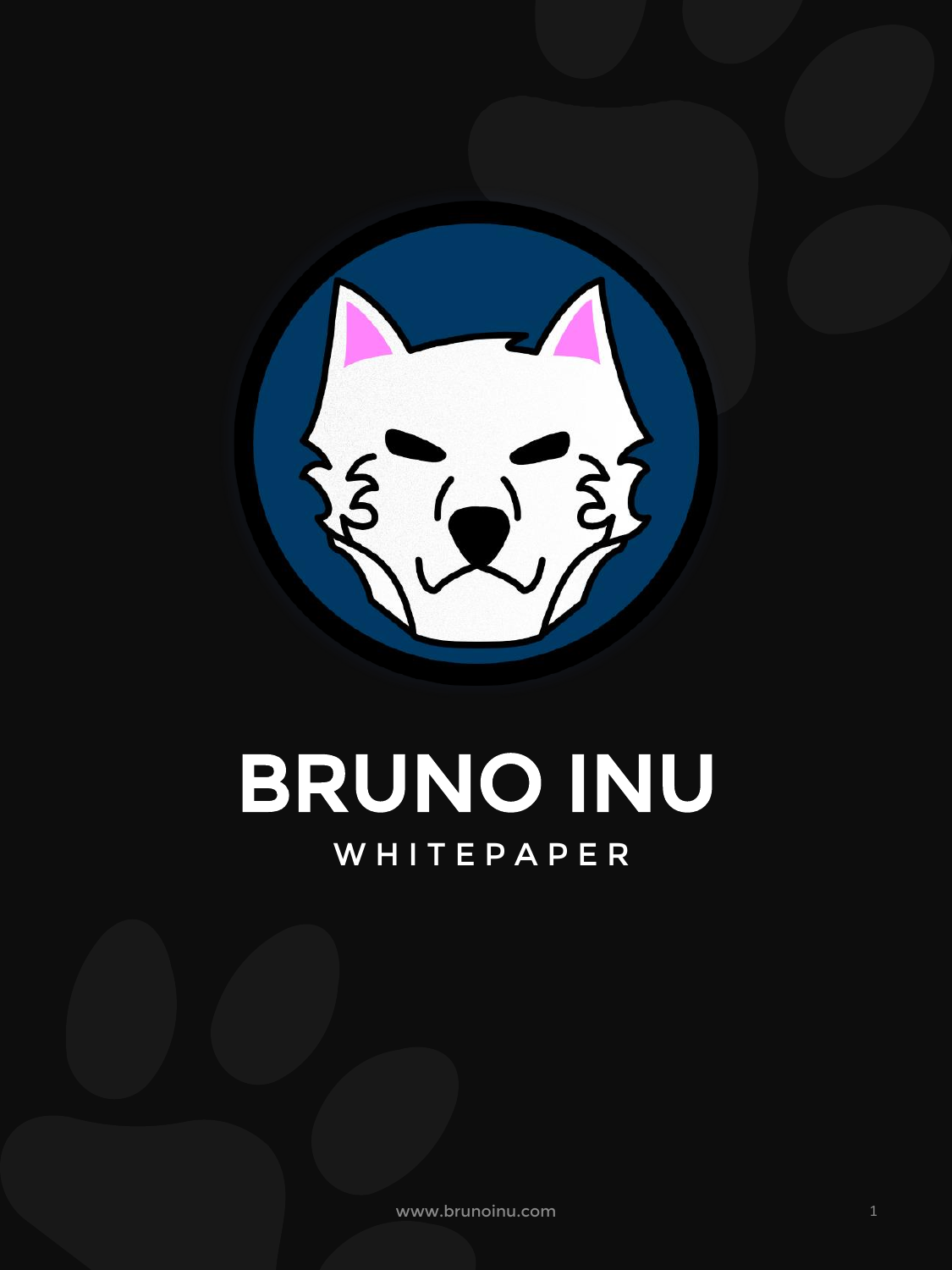#### DISCLAIMER

Bruno Inu including but not limited to the overall project, the token, website, smart contracts and any apps ("BRUNO INU") as presented in this conceptual paper is not an licensed, unlicensed or exempted financial or payment service of any kind and in any jurisdiction. Any terminology used in this Whitepaper, on the Website or within the app is intended only as a basic reference, without any effective or legal meaning of the same terms in a regulated and/or financial environment. BRUNO INU is a fully and completely decentralized and community driven project and does not have owners, shareholders, promoters, marketers, managers, directors or other figures or entities exerting any form of governance; the BRUNO INU smart contracts are open-source, security audited, permanent and non-modifiable in any way. The BRUNO token is a strictly utility token in any jurisdiction and is not and can not be considered as a security or otherwise a regulated token of any kind, is not in any way e-money and/or a fiat or asset backed stablecoin, whether global or limited in scope. This Whitepaper taken by itself is not a contract or a contractual agreement of any kind, is not an invitation, solicitation or offer to invest in BRUNO INU or acquire or use its BRUNO tokens in any way and with any

expectation of profit in any form. Any user of BRUNO INU declares to have received appropriate technical, administrative, regulatory and legal advice before and after accessing and/or reading this Whitepaper, the website and using any portion or element of BRUNO INU (including any BRUNO token therein) and accepts that there is an inherent high risk in accessing, acquiring or using any kind of blockchain and/or crypto system, token, platform, software, interface including BRUNO INU and further acknowledges with full disclaimer for any community member directly or indirectly involved with BRUNO INU, that there can be any kind of damage suffered, including total loss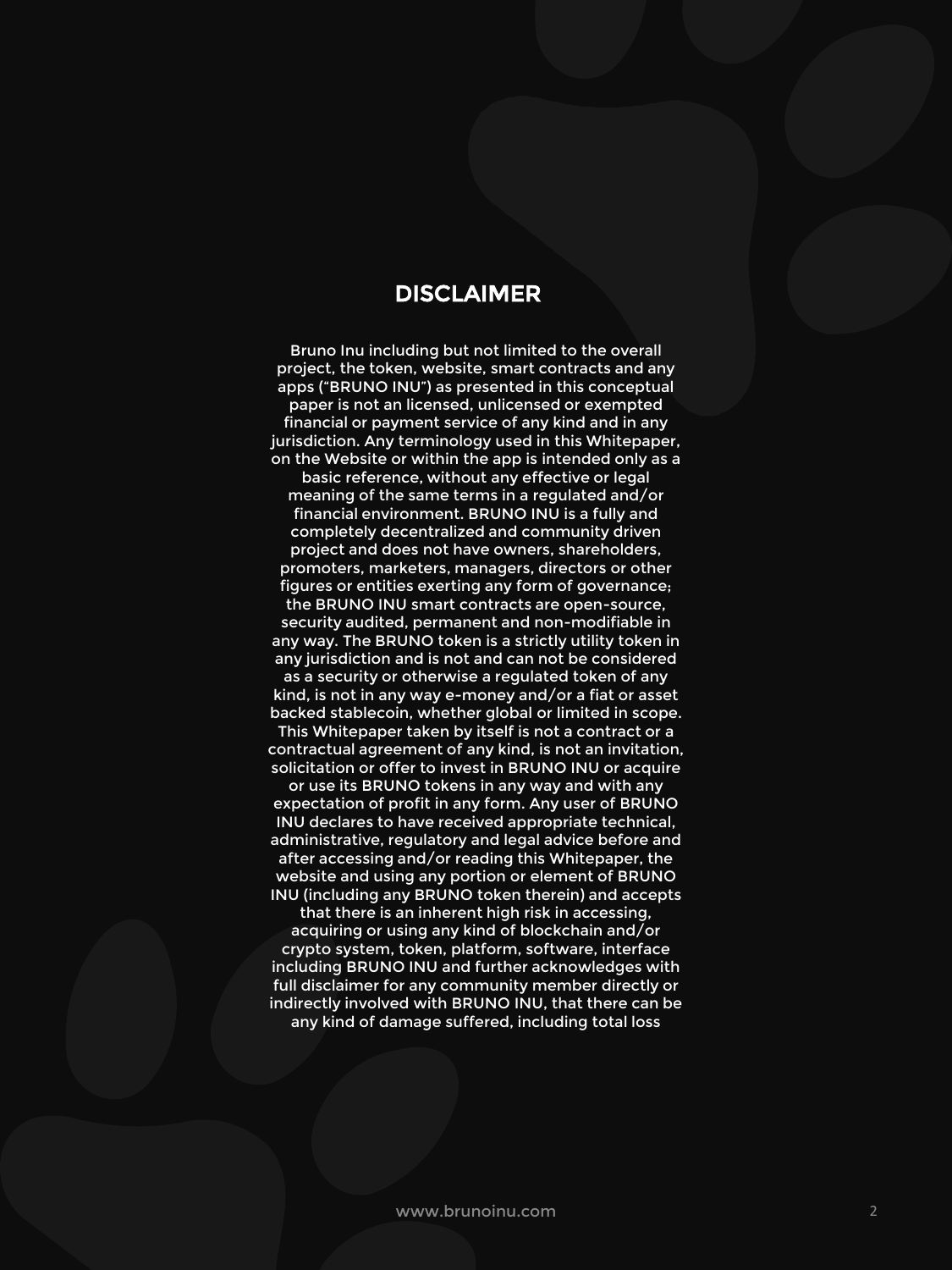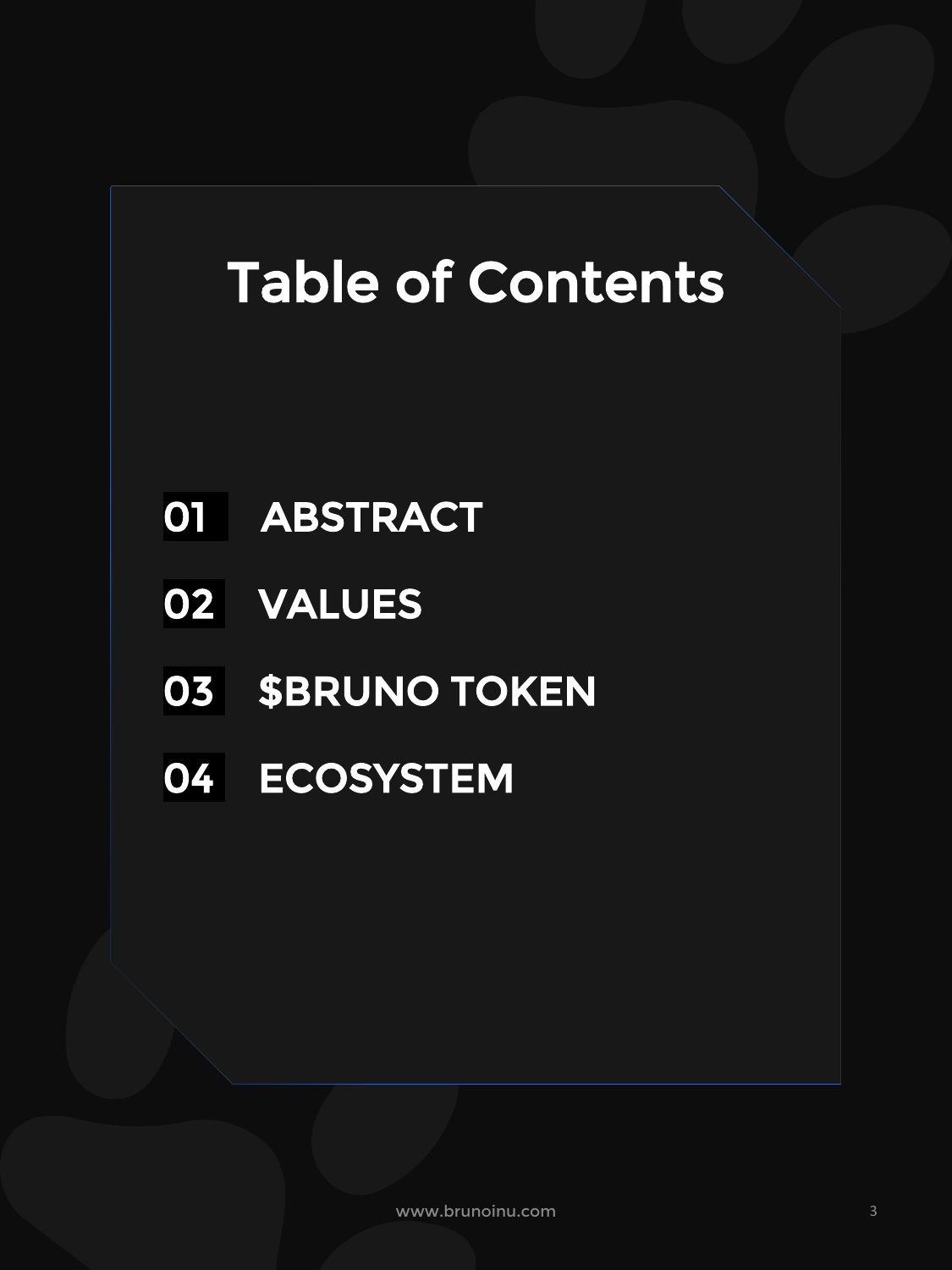

#### Little Meme. Big Ambition. Welcome to BRUNO...

BRUNO INU was created in January 2022 with the goal of being a dentralized meme project with true purpose.

BRUNO's mission is to bring utility and popular cryptocurrency concepts to the mainstream. Unlike older, comparable projects, BRUNO introduces holders to next-gen concepts such as Hyper Advanced Swap, Redistribution Tracker, RugChecker, decentralized exchanges, and many other high-end tech products. BRUNO's products will be tied together to become one big, intricate, and fun ecosystem, where every other product complements each other. The only thing you need to get access for the full potential? The BRUNO INU native token.

As an early community member, you will have the opportunity to join a global movement, whose sole purpose is to build a top MemeFi project. Together, we will bring utility and unification across the entire meme universe.

How will BRUNO INU take over the meme coin universe? Very simple. We will combaine the best products and missing solutions at the market, a steady community and actual utility.

Our Roadmap can be viewed on [Trello](https://trello.com/b/WbjdBqoR/bruno-inu-development-marketing) progressively in live.

The BRUNO INU project includes...

#### \$BRUNO TOKEN

An ERC20 meme token that fosters and promotes Healthy and widespread usage and decentralization of the project through a specific reward function linked to user's transactions involving decentralized wallets.

#### BRUNO HYPER ADVANCED SWAP

Decentralized exchange that features hyper advanced custom functionality that are never-seen before and allows holders to trade among themselves and without any centralized point of failure any ERC20 token for another.

#### REDISTRIBUTION TRACKER

Wallet tracker where users can track their Redistribution and rewards out of various tokens usage, current token valuations, wallet balance, and more.

#### **GOVERNANCE**

The BRUNO INU token enables community ownership and active stewardship of the Ecosystem by creating proposals.

#### TOKEN ANALYTICS

Analyze different tokens and make data-backed decisions on your daily investments.

#### HYPER ADVANCED RUG CHECKER

The automated audit relies on different sources of data about the given token and gives top-tier information on what's currently available.

#### MARKETPLACE

Trade various BRUNO INU related products/NFTs to fund certain marketing funds proposed by the living community.

#### **COMPARISON**

Compare two tokens between their market cap differences, token fees, risks, volatility comparison, and other security factors.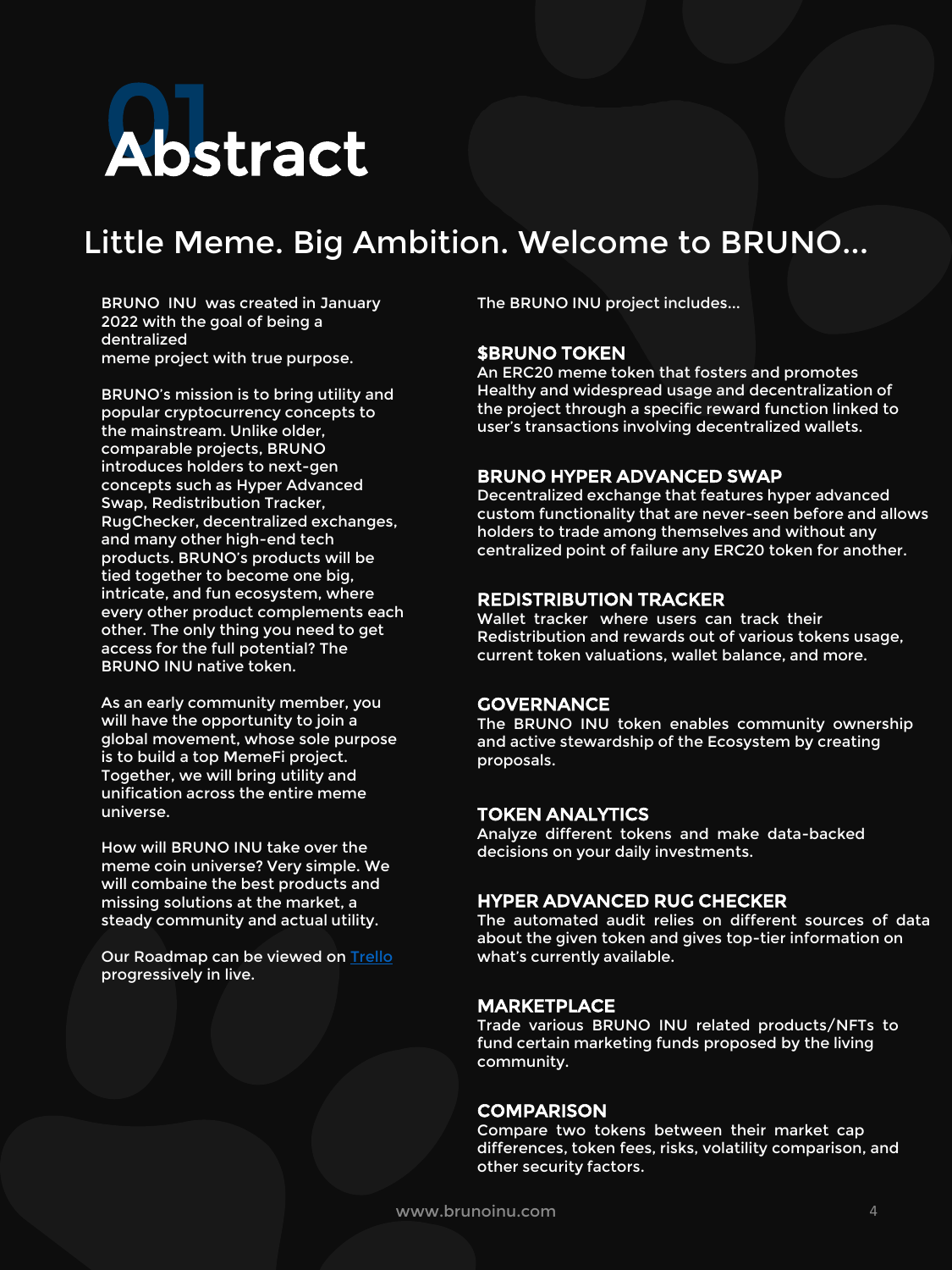

#### TRANSPARENCY & COMMUNITY

BRUNO INU is ownerless, fully decentralized and Supported by its community of enthusiasts. Free, open and frank communication is encourage Within the community supporters so that everyone willing can be informed and even participate in every step of BRUNO INU's growth! Multiple, Independent, free group efforts in development, community self-management and more are Strongly encouraged.

#### TRUST

In the cryptocurrency market, Trust is paramount. That means full transparency not only in the community support and development, but also in any security effort. Examples include top-grade audits of BRUNO INU's code, and liquidity tokens being locked for a long-term to strongly reduce any risk of malicious behavior.

#### **LONGEVITY**

BRUNO INU is in it for the long haul. The decentralized community is fostering long-term development of the ecosystem which will result in real use cases, greater rewards and a popularity beyond any temporary trends.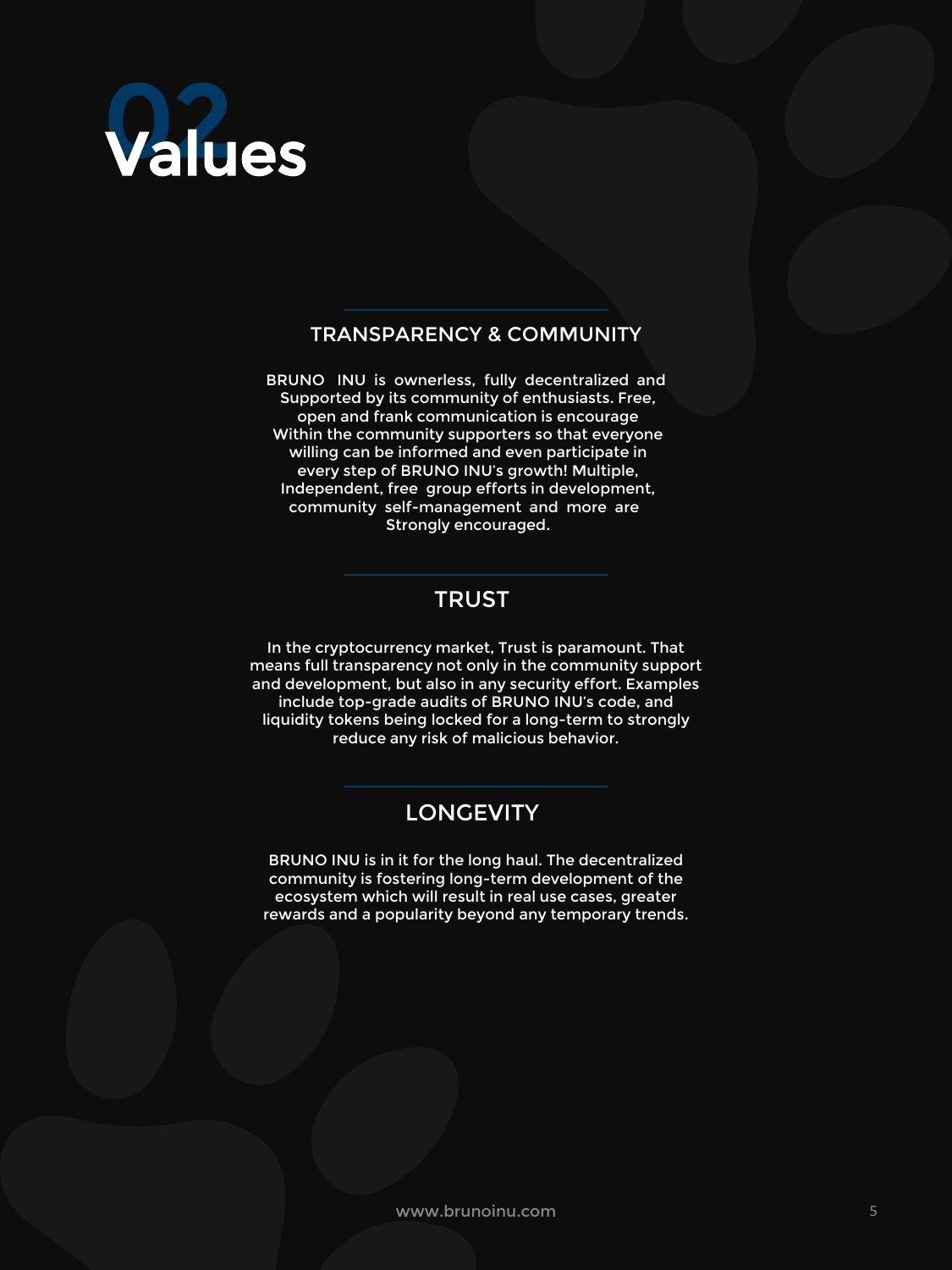

BRUNO INU is an ERC20 token which started on the Ethereum blockchain January 19, 2022.

The max supply is 1 trillion and one of its key functionalities is its decentralized usage rewards and funding mechanism. For every active user transaction a 1% \$BRUNO reward is granted to holders' decentralized wallets only, fostering a healthy distributed network and community usage and sends 8% in Ethereum to the development wallet. The more \$BRUNO is actively used, the more rewards are granted.

The BRUNO INU Token Smart Contract successfully passed a top-grade security **audit** to further the community's confidence, in full transparency.

BRUNO INU is a fully decentralized and community driven project – BRUNO liquidity pools and listings are constantly added by many completely independent enthusiasts and supporters in a number of different exchanges, among which:

| <b>EXCHANGES</b>  |             |
|-------------------|-------------|
| <b>UniSwap</b>    | 9% Slippage |
| <b>Shiba Swap</b> | 9% Slippage |
| <b>Sushi Swap</b> | 9% Slippage |
| <b>Bruno Swap</b> | 9% Slippage |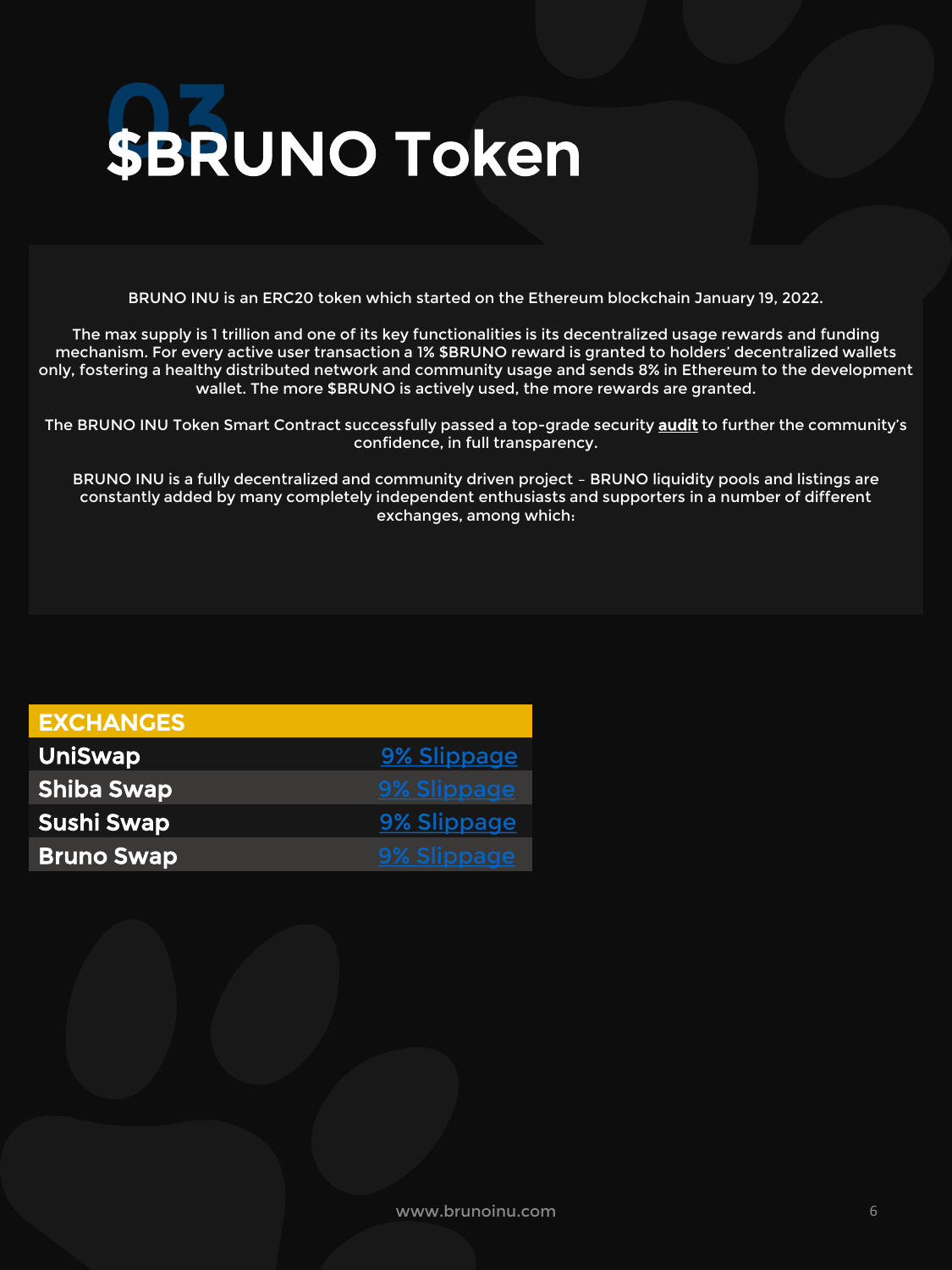

#### BRUNO HYPER ADVANCED SWAP

BRUNO HYPER ADVANCED SWAP is a decentralized exchange (DEX) where users can swap any ERC20 token for another one.

It is powered by Uniswap, 1inch, and other various APIs to offer the most advanced Swap on DeFi existing and acts as the foundation on which BRUNO INU will develop further functionality and use-cases for any BRUNO INU holder.

#### **GOVERNANCE**

The BRUNO INU token enables community ownership and active stewardship of the Ecosystem by creating proposals.

It is powered by Uniswap's governance application, the largest and safest DEX in the world.

#### HYPER ADVANCED RUG CHECKER

The automated audit relies on different sources of data about the given token and gives top-tier information on what's currently available.

It is powered by TokenSniffer, CertiK, and many other audit providers with public APIs.

#### **COMPARISON**

Compare two tokens between their market cap differences, token fees, risks, volatility comparison, and other security factors.

It is powered by Etherscan, Dextools, CoinGecko, CoinMarketCap, and many APIs.

#### REDISTRIBUTION TRACKER

REDISTRIBUTION TRACKER is an application with which users can track their favourite token stats over time.

Stats include redistribution, rewards, profitability, volume, current USD value, total balance, and more.

#### TOKEN ANALYTICS

TOKEN ANALYTICS enables you to analyze different tokens and make data-backed decisions on your daily investments. You

It is powered by Uniswap's v2.info application and will have additional features such as distribution of holders. It will put holders into different tiers: Kraken, Whale, Shark, Pufferfish, and Shrimp.

It is going to include the most advanced wallet check-up feature on the Ethereum platform that's powered by different APIs found in the blockchain industry

Trade various BRUNO INU related products/NFTs to fund certain marketing funds proposed by the living community.

It is powered mainly by OpenSea API.